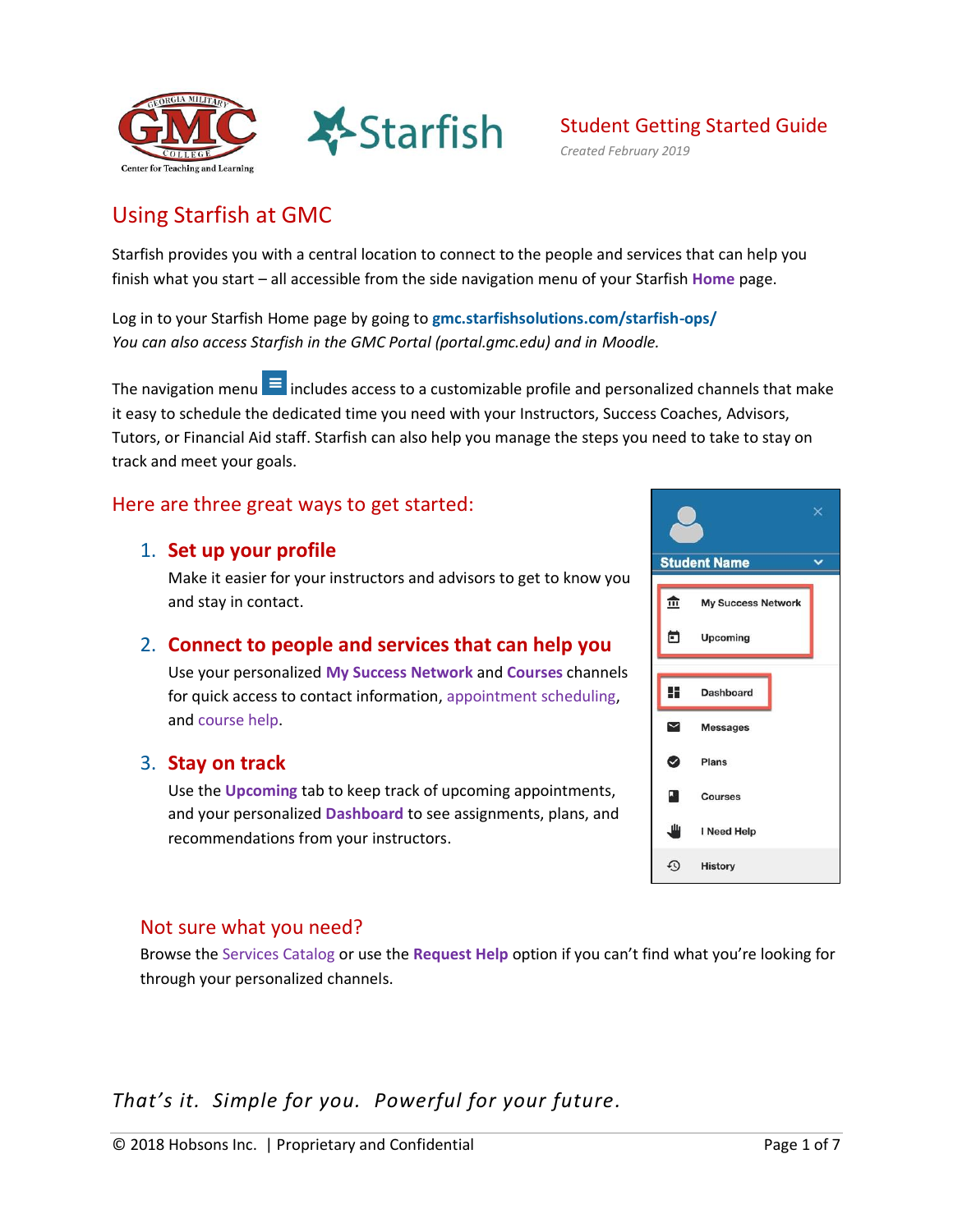# Set up your Profile

Begin by setting up your student profile. Your profile lets instructors and advisors know who you are and how to contact you. It also gives you control over how you wish to receive emails.



1. Open the navigation menu and click your name, and then **Profile** to open your profile.

From here, you can customize your profile by uploading a photo, setting appointment reminders, and adding a secondary email address for receiving Starfish emails (e.g. your mobile phone).

|                            | FERPA standards protect student data.         |                                                                   |                   |
|----------------------------|-----------------------------------------------|-------------------------------------------------------------------|-------------------|
|                            | <b>Randi Albright</b>                         | [Last login: 13:19 28-04-2015]                                    |                   |
|                            | Contact Information                           |                                                                   |                   |
|                            | Login                                         | pgretich.                                                         |                   |
|                            | <b>Institution Email</b>                      | ralbright@exellent.edu                                            |                   |
|                            | Alternate Email                               |                                                                   | D                 |
|                            |                                               | All notifications will be sent to your institution email address. |                   |
| ---<br><b>Upload Photo</b> | <b>Email Preference</b>                       | Also send notifications to my alternate email address             |                   |
|                            | <b>Phone</b>                                  | BB8-555-1212                                                      |                   |
|                            | mobile                                        |                                                                   |                   |
|                            | <b>Video Phone</b>                            |                                                                   |                   |
|                            | Time zone                                     | (GMT-05:00) Eastern Time                                          |                   |
|                            |                                               | Display all time zones                                            |                   |
|                            | Weekly Updates<br><b>Reminder Preferences</b> | V Send me a weekly status update about My Success Network         |                   |
|                            | Email me 15                                   | minutes before the start of an appointment                        |                   |
|                            | V Email me at 12:00                           | v the day of<br>an appointment<br>$\overline{\mathbf{v}}$         |                   |
|                            |                                               |                                                                   |                   |
| * Required fields          |                                               |                                                                   | Never Mind Submit |

To have Starfish emails sent to your mobile phone (in addition to sending to your primary institutional email address):

| Alternate Emai                                                                   | 5132842342@txt.att.net                                                                                                                                                                                                                                                                                                                                                  |                                                                                                                                                                                                                                                                                                                                                                                                                                                                                                                                                        |
|----------------------------------------------------------------------------------|-------------------------------------------------------------------------------------------------------------------------------------------------------------------------------------------------------------------------------------------------------------------------------------------------------------------------------------------------------------------------|--------------------------------------------------------------------------------------------------------------------------------------------------------------------------------------------------------------------------------------------------------------------------------------------------------------------------------------------------------------------------------------------------------------------------------------------------------------------------------------------------------------------------------------------------------|
|                                                                                  | All notifications will be sent to your institution email address.                                                                                                                                                                                                                                                                                                       | Cell Phone Users: Read more                                                                                                                                                                                                                                                                                                                                                                                                                                                                                                                            |
| Also send notifications to my alternate email address<br><b>Email Preference</b> |                                                                                                                                                                                                                                                                                                                                                                         | details.                                                                                                                                                                                                                                                                                                                                                                                                                                                                                                                                               |
|                                                                                  | Enter the <b>email address</b> of your mobile phone in the<br>Alternate Email field. This address will be a<br>combination of your phone number plus carrier<br>information. Click the more information icon ( $\Box$ ) for<br>a list of common carriers and email address formats:<br>Check the Also send notifications to my alternate<br>email address radio button. | Receive notifications on your mobile phone:<br>Enter the email address for your mobile phone as indicated<br>below for each provider.e.g., 8885551212@txt.att.net<br>· AT&T: cellnumber@txt.att.net<br>· Verizon: cellnumber@vtext.com<br>· T-Mobile: cellnumber@tmomail.net<br>· Sprint PCS: cellnumber@messaging.sprintpcs.com<br>· Virgin Mobile: cellnumber@vmobl.com<br>· US Cellular: cellnumber@email.uscc.net<br>· Nextel: cellnumber@messaging.nextel.com<br>· Boost: cellnumber@myboostmobile.com<br>· Alltel: cellnumber@message.alltel.com |

\* Required fields

2. Once you have made your desired changes to your profile, click the **Submit** button to save your updates.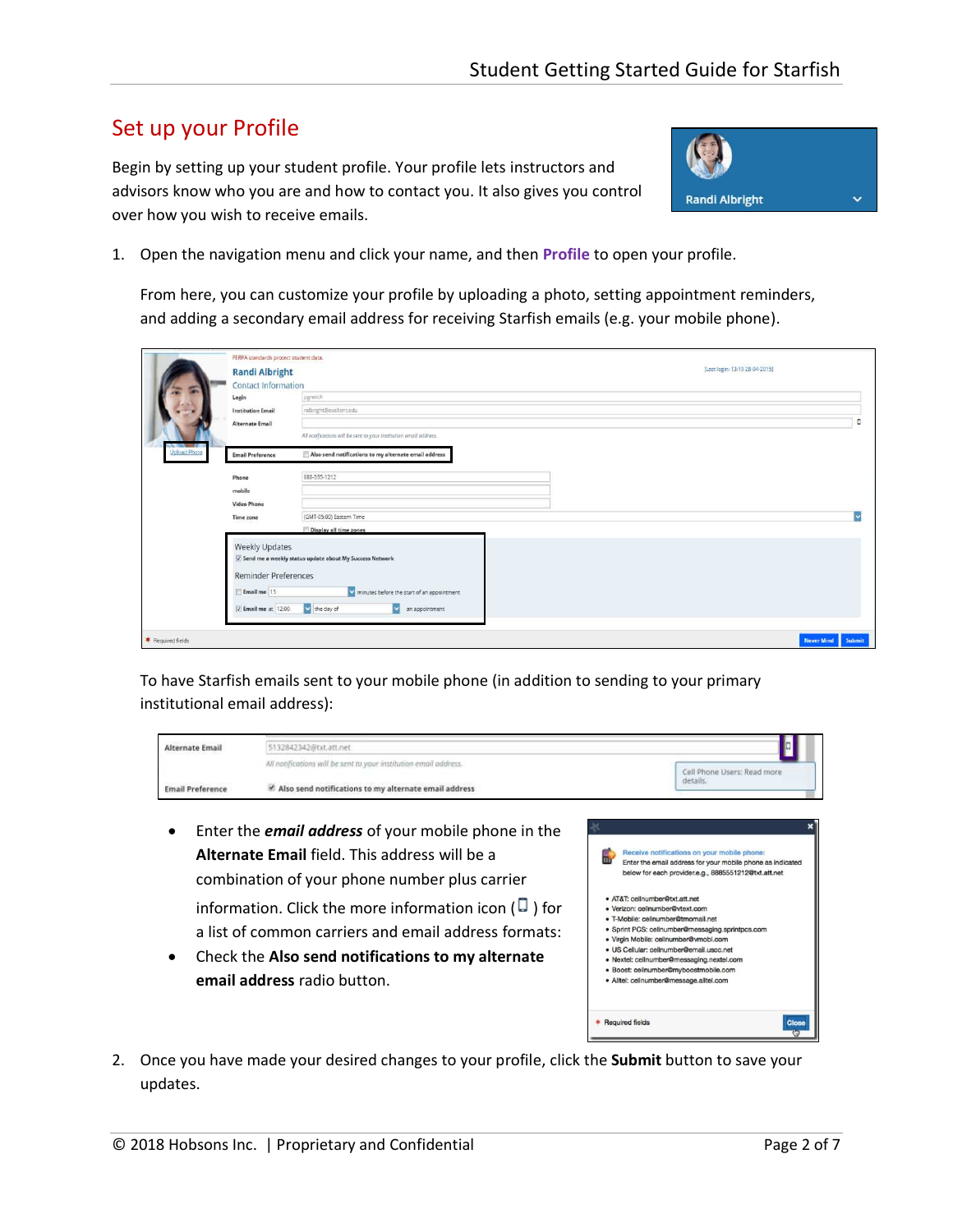# <span id="page-2-0"></span>Connect to people and services that can help you

The **[My Success Network](#page-2-1)** and **[Courses](#page-3-0)** channels display the people and services that are available to help you succeed. Here you can find key contact information as well as links to student service web sites and online appointment scheduling.

#### Messages

Select **Messages** to display messages sent to you in Starfish. Click on any message in the list to display the full contents of that message.



#### <span id="page-2-1"></span>My Success Network

Select **My Success Network** from the navigation menu to display your personalized network. This channel lists the people and resources that are available to assist you. For each person or service listed, you will find contact information, supporting websites, and, if online scheduling is enabled, a link to [Schedule](#page-3-1) Appointment. If a service includes a waiting room for walk-in appointments, you can click the "Waiting Room" link to find out how many students are currently in line.

The Services that are most relevant to you are displayed first. Select Show Other Services at the bottom of the page to see additional services.

| $\equiv$ Services                           |                                  |                                              |                                     |              |
|---------------------------------------------|----------------------------------|----------------------------------------------|-------------------------------------|--------------|
| Search services and people                  |                                  |                                              |                                     | $\mathbb{Q}$ |
| How can we help?<br><b>Your Connections</b> |                                  |                                              |                                     |              |
| Yasmin Gold<br>Mother of Dragons            | ٠                                | <b>Auric Goldfinger</b><br>King of the North |                                     |              |
| Paul Jackson<br>Instructor                  | ٠                                | Grant Jordan<br>TΑ                           |                                     |              |
| Kaily Maze<br>General Advisor               | ٠                                | Justin Withers<br>Instructor                 |                                     |              |
| Your Services                               |                                  |                                              |                                     |              |
|                                             |                                  |                                              |                                     |              |
| <b>Advising Center</b>                      | <b>Freshman Seminar Advising</b> |                                              | <b>Tutoring and Learning Center</b> |              |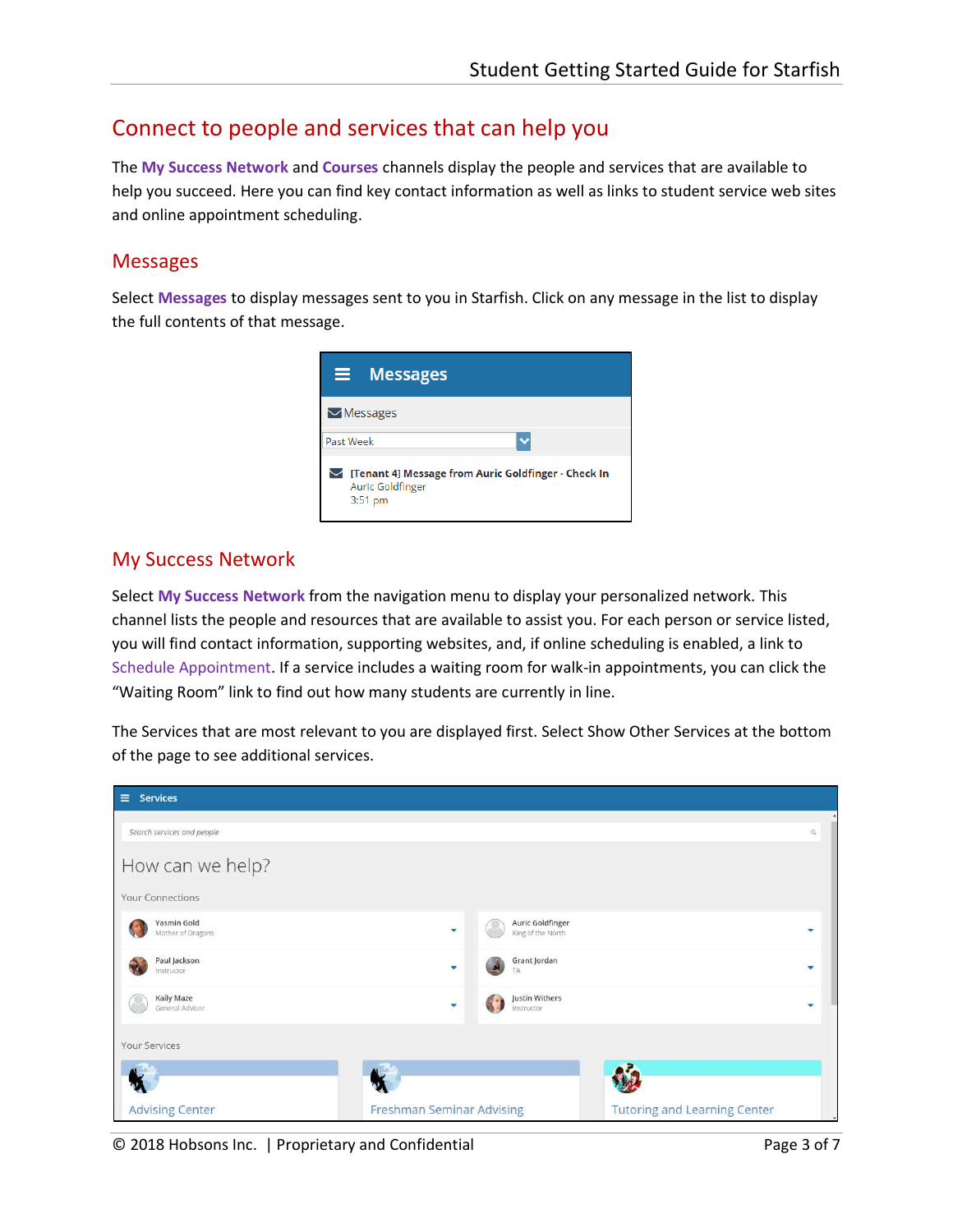### <span id="page-3-1"></span><span id="page-3-0"></span>**Courses**

Select **Courses** from the side navigation menu to display information about courses you are enrolled in as well as contacts and available support related to each. Like the **My Success Network** channel, it is personalized to show the people and services specific to the courses you are taking, and gives you the ability t[o Schedule](#page-3-1) Appointment or [Request Help r](#page-5-0)elated to a course.



- 1. Click the Help icon  $\circled{1}$  link in the upper, right corner next to any of the courses in which you are currently enrolled.
- 2. This will bring up the **Request Help** form. Select the **Type** of help needed from the drop down menu and give specific **Details** on how staff can assist you.
- 3. Click the **Submit** button to submit your request when you are finished.

|                | <b>Request Help</b>                            | <b>Never Mind</b> | <b>Submit</b> |
|----------------|------------------------------------------------|-------------------|---------------|
| Type           | Select the type of help you are looking for    |                   |               |
| Course         | Introduction to Accounting (ACCT101.02.201501) |                   |               |
| <b>Details</b> | Describe how we can help you.                  |                   |               |
|                |                                                |                   |               |

## Make an Appointment

1. From the **My Success Network**, click the triangle beside the name of the person you want to schedule an appointment with, and then select **Schedule**.

For Services where appointments are available, select **Schedule** for the desired service.

Or, from the **Courses** channel, select **Schedule Appointment** below the contact information for the desired person or service.

| <b>Schedule Appointment</b><br>$\equiv$ |                                                                                                                                        |  |  |  |
|-----------------------------------------|----------------------------------------------------------------------------------------------------------------------------------------|--|--|--|
| Kaily Maze<br>General Advisor           | This Week's Walk-in Hours:<br>Monday 9:00 - 10:30 AM<br>Monday 7:00 - 8:00 PM<br>Tuesday & Thursday 7:00 - 8:00 AM<br><b>VIEW MORE</b> |  |  |  |
| What do you need help with?             |                                                                                                                                        |  |  |  |
| Weekly Advising C                       | U                                                                                                                                      |  |  |  |
| Advising                                | Ÿ                                                                                                                                      |  |  |  |



Calvin lo Student

Schedule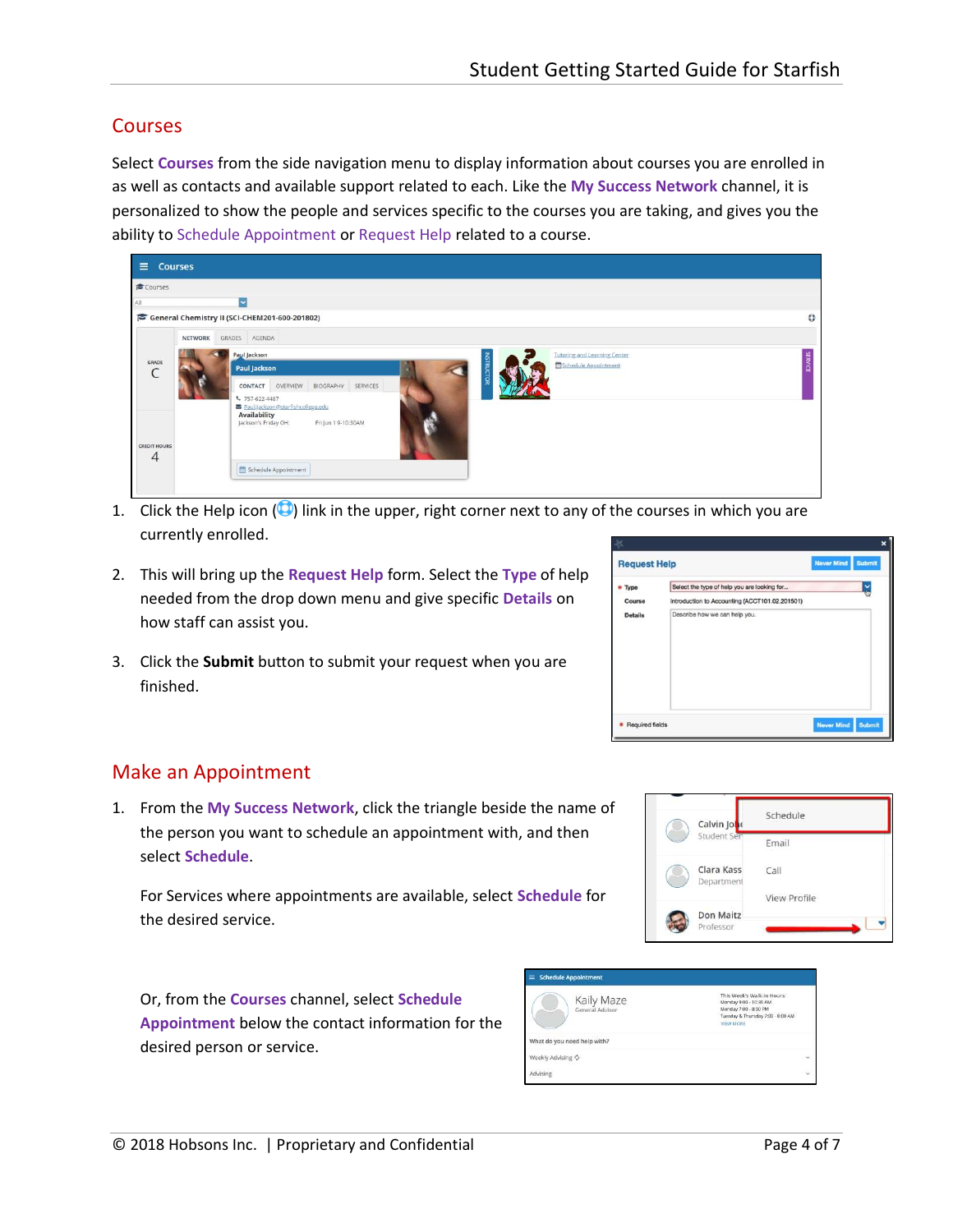2. Select the type of appointment you want to schedule and choose a reason from the list.

| Paul Jackson<br>Instructor  |                     |                         |
|-----------------------------|---------------------|-------------------------|
| What do you need help with? |                     |                         |
| Teaching                    |                     | $\widehat{\phantom{a}}$ |
| I<br>Discuss grades         | Review exam or quiz |                         |

3. Adjust the date range as needed to find days and times that work for your schedule, and then select a time from the list.

| 05/30/18     |     | $\rightarrow$        | 06/01/18 |               | Friday, 06/01                   |     |                                 | 6 available |
|--------------|-----|----------------------|----------|---------------|---------------------------------|-----|---------------------------------|-------------|
| $\leftarrow$ |     | May 2018             |          | $\rightarrow$ | © 09:00 - 09:15 am<br>My Office | 15m | 0 09:15 - 09:30 am<br>My Office | 15m         |
| Su:          | Mo- | Tu We Th Fr Sa       |          |               |                                 |     |                                 |             |
|              |     | $1 \t3 \t3 \t4 \t5$  |          |               | © 09:30 - 09:45 am              | 15m | © 09:45 - 10:00 am              | 15m         |
|              |     | 5 7 8 9 10 11 12     |          |               | My Office                       |     | My Office                       |             |
|              |     | 13 14 15 16 17 18 19 |          |               |                                 |     |                                 |             |
|              |     | 20 21 22 23 24 25 26 |          |               | 0 10:00 - 10:15 am              | 15m | 0 10:15 - 10:30 am              | 15m         |
|              |     | $27$ 28 29 30 31     |          |               | My Office                       |     | My Office                       |             |

- 4. Complete your sign up by adjusting any details, such as duration or course, where applicable, and add a description for why you want to meet.
- 5. Click **Confirm** to finish scheduling the appointment. You will get an email with the appointment details and the appointment

| Does this look correct?             |                                                                           |
|-------------------------------------|---------------------------------------------------------------------------|
| Date and Time                       | Reason for Visit                                                          |
| Friday, June 01<br>09:45 - 10:00 am | Review exam or quiz Change                                                |
| Change duration                     | Course                                                                    |
| Location                            | Add a course                                                              |
| My Office<br>Knock once and enter   | If you want, tell us a little bit about what's going on<br>so we can help |
|                                     |                                                                           |
| <b>BACK</b>                         | <b>CONFIRM</b>                                                            |

will be listed on the **[Upcoming](#page-5-2)** tab.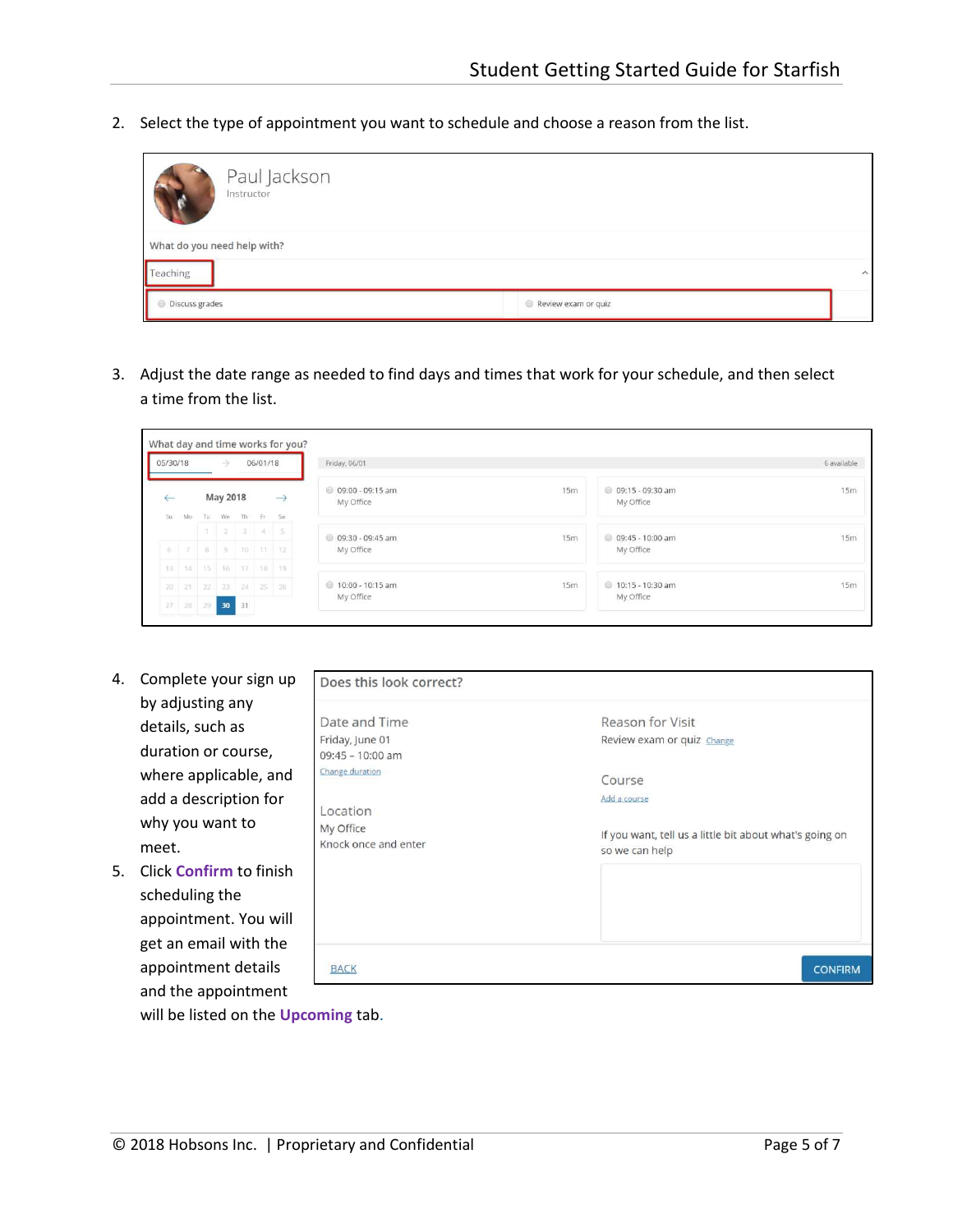## Change an Appointment

On the **Upcoming** tab, you can view scheduled appointments and make changes. Click on an appointment to make changes to it, such as changing the location or duration, when available. You can cancel the appointment by clicking the ellipsis **DOD** and selecting **Cancel appointment**.

| <b>Dashboard</b><br>$\equiv$                                                                                                   |                                                                                             |
|--------------------------------------------------------------------------------------------------------------------------------|---------------------------------------------------------------------------------------------|
| <b>Z</b> Dashboard                                                                                                             | <b>OD</b> Display hidden items                                                              |
| <b>TOMORROW</b><br><b>THURSDAY</b><br>9:45 am<br>$\mathscr{F}$ x<br>31<br>Appointment<br>Reason: General visit<br><b>Vimba</b> | MN<br>$\mathcal{L}$<br>合<br><b>Recent Kudos</b><br>육 산<br>Grade above 90<br>$\sim$<br>المحا |
| Yasmin Gold                                                                                                                    | HIDE<br>Poor Attendance                                                                     |

# <span id="page-5-1"></span><span id="page-5-0"></span>Stay on track

### <span id="page-5-2"></span>**Dashboard**

Your **Dashboard** also displays upcoming appointments as well as date-based tasks on the left to help you plan your week. The right-hand column of your Dashboard highlights items that require your attention and may include alerts related to your class work, recommended referrals to campus support offices to help you succeed, and Kudos from your instructors.

#### **Plans**

The **Success Plans** channel will display any customized success plans created for you by your advisor. These plans contain specific tasks with due dates. Click the **View Details** button associated with a plan to display a printable version of the plan.